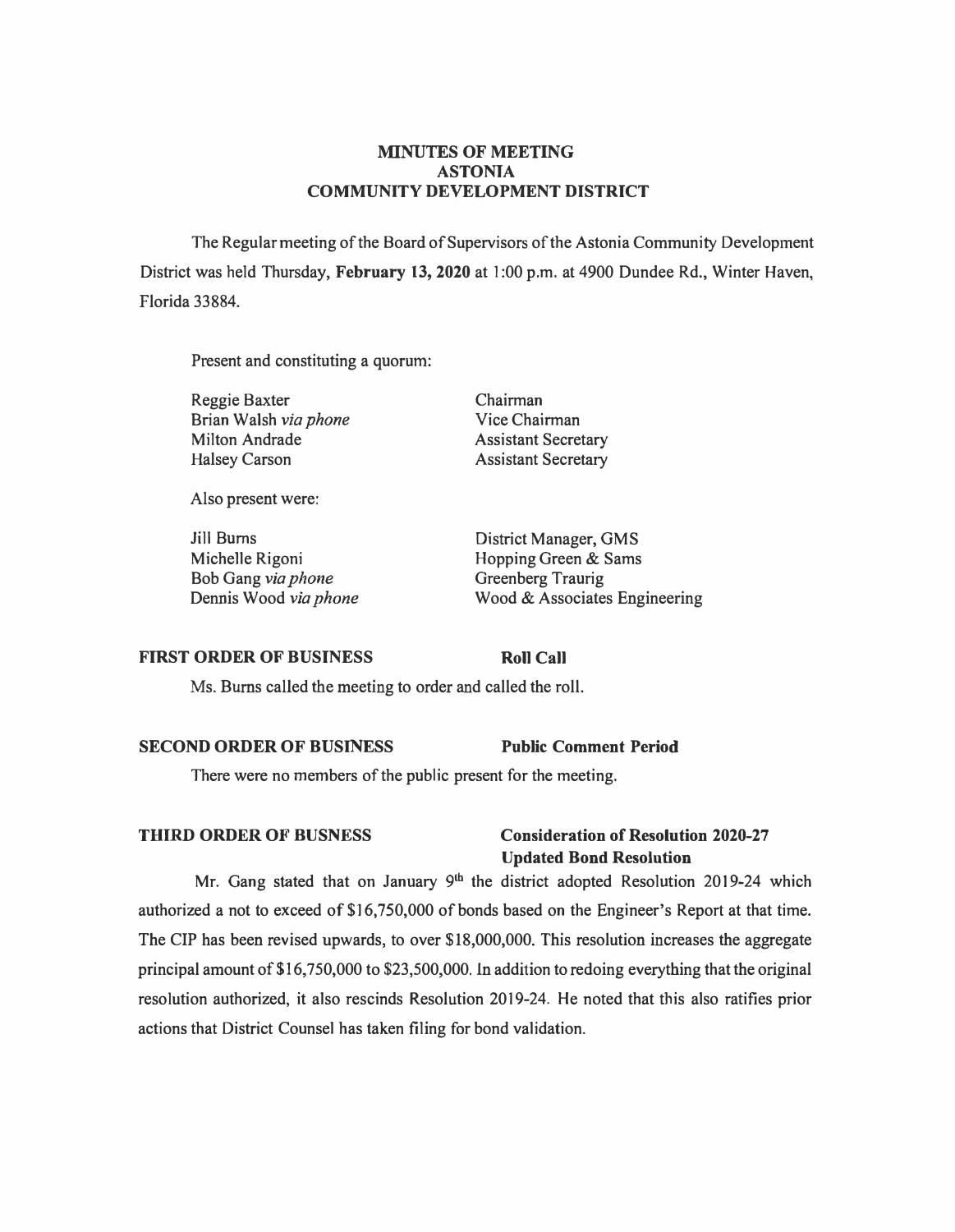On MOTION by Mr. Baxter, seconded by Mr. Andrade, with all in favor, Resolution 2020-07 Updating Prior Bond Resolution, was approved.

# **FOURTH ORDER OF BUSINESS Consideration of Resolution 2020-28 Declaring Special Assessments**

Ms. Burns noted there were two exhibits to the resolution, first the Engineer's Report then the Master Assessment Methodology. She asked Mr. Wood to review the Engineer's Report.

Mr. Wood briefly reviewed the updated Engineer's Report. He noted the change from the prior report was to include some additional offsite costs that were not included originally.

Ms. Rigoni asked Mr. Wood if the cost estimates included in the Engineer's Report were reasonable for the project of the size and scale. Mr. Wood answered yes. Ms. Rigoni asked if there was any reason for him to believe the district could not carry out the project at this time. Mr. Wood answered no.

Ms. Burns briefly reviewed the updated Master Assessment Methodology. The assessment report allocates debt to the properties based on the special benefit that they receive from the Capital Improvement Plan that Mr. Wood previously reviewed. The assessment report will be supplemented with one or more supplemental methodologies to reflect the actual terms and conditions at the time of bond issuance. Table I outlines the development plan of 681 units. ERU unit for the 40' lot is .8 and the single family 50' lot is 1. Table 2 is the Capital Improvement Plan. Table 3 shows a bond sizing of \$23,500,000 necessary in order to generate the construction proceeds necessary for the Capital Improvement Plan. Table 4 shows the improvement cost per unit. Table 5 outlines the par debt per unit. For the single family 40' lot it is \$30,167 and for the single family 50' lot it is \$37,709. Table 6 shows the net and gross annual debt assessment. The gross assessment is to include fees for collection and early payment discounts from the Polk County tax bill. The gross amount for the 40' lot would be \$2,357 and for the 50' lot it would be \$2,946. Table 7 is the preliminary assessment roll which allocates all the debt to the parcels in the community based on acreage.

Ms. Rigoni asked Ms. Burns if the lands subject to the Special Assessments receive special benefits at least equal to or in excess of the assessments levied on the lands. Ms. Bums answered yes. Ms. Rigoni asked if the assessments are reasonably and fairly allocated among the properties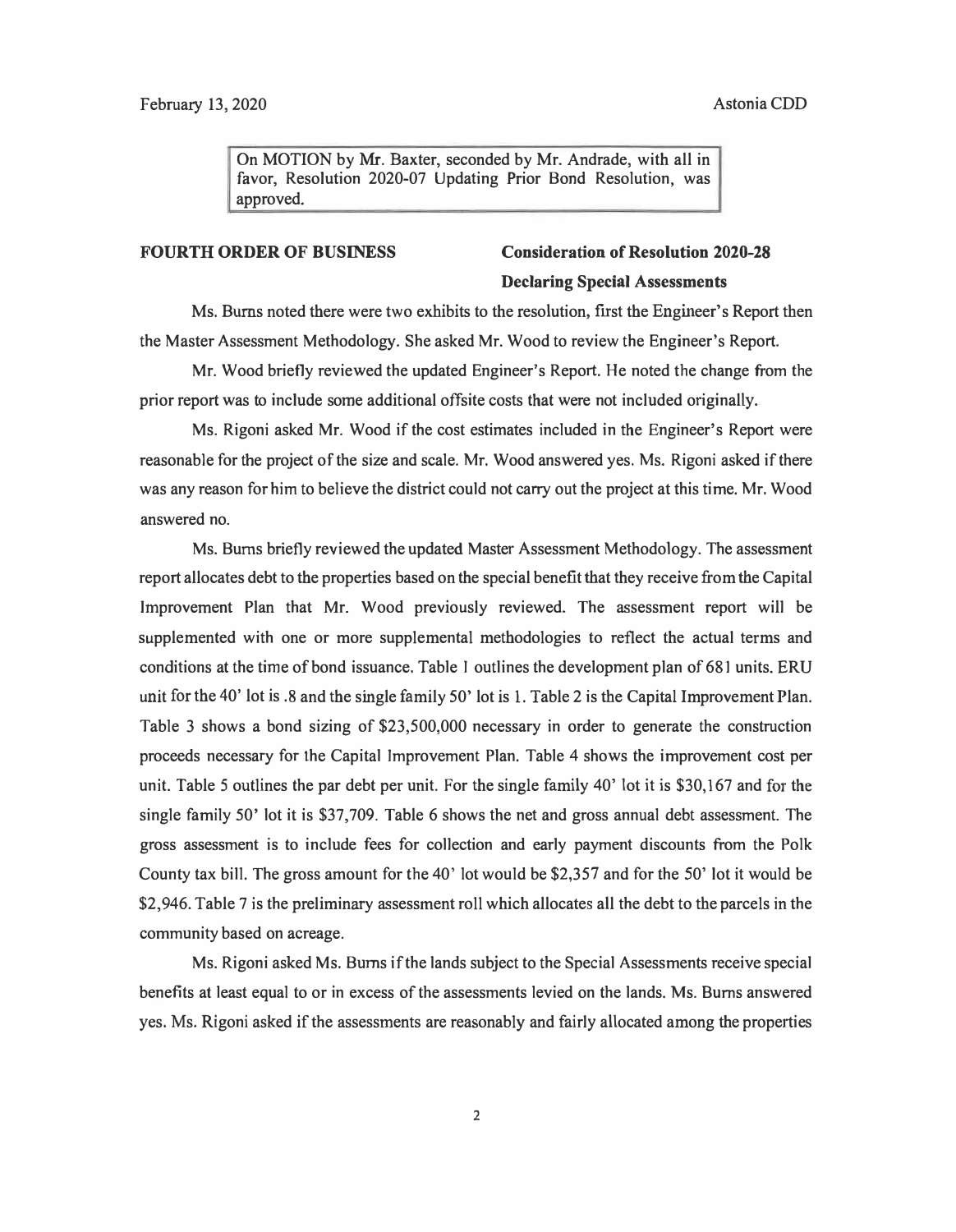receiving such special benefits based on the benefits that they receive as set forth in the Assessment Methodologies including the two ERU values. Ms. Bums answered yes.

Ms. Rigoni stated that Resolution 2020-28 recites that the board previously determined to undertake the improvements outlined in the Engineer's Report and due to the development changes and the increase in the cost of improvements they are rescinding the prior declaring assessment resolution and readopting and restarting the assessments process again based on the new numbers. The board had no questions for Ms. Rigoni.

> On MOTION by Mr. Andrade, seconded by Mr. Baxter, with all in favor, Resolution 2020-28 Declaring Special Assessments, was approved.

## **FIFTH ORDER OF BUSINESS Consideration of Resolution 2020-29 Setting a Public Hearing on the Imposition of Special Assessments**

Ms. Burns suggested March  $26<sup>th</sup>$  at 1:00 p.m.

On MOTION by Mr. Baxter, seconded by Mr. Andrade, with all in favor, Resolution 2020-29 Setting a Public Hearing on the Imposition of Special Assessments for March  $26<sup>th</sup>$  at 1:00 p.m., was approved.

## **SIXTH ORDER OF BUSINESS Consideration of Resolution 2020-30 Adopting an Internal Controls Policy**

Ms. Bums stated that the district is statutorily required to establish and maintain an Internal

Controls Policy designed to detect fraud, waste, and abuse.

On MOTION by Mr. Baxter, seconded by Mr. Andrade, with all in favor, Resolution 2020-30 Adopting an Internal Controls Policy, was approved.

## **SEVENTH ORDER OF BUSINESS Consideration of Website Services Agreement with VGlobal**

Ms. Bums noted that the board approved the VGlobal quote at the last meeting, this is just

the form of agreement that counsel drafted.

On MOTION by Mr. Baxter, seconded by Mr. Andrade, with all in favor, the Website Agreement with VGlobal, was approved.